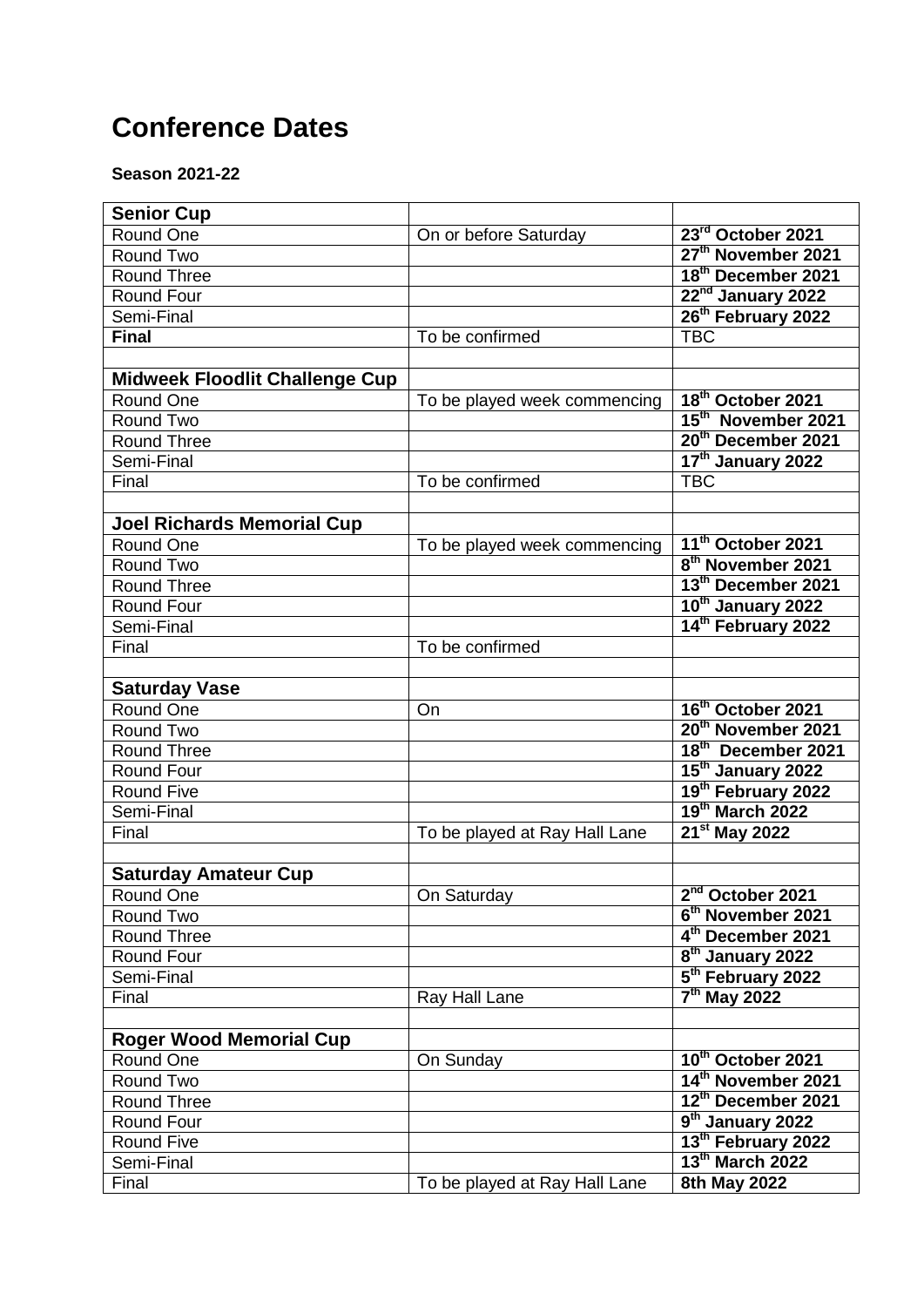| <b>Sunday Vase</b>        |                                 |                                |
|---------------------------|---------------------------------|--------------------------------|
| Round One                 | On Sunday                       | 17th October 2021              |
| Round Two                 |                                 | 21 <sup>st</sup> November 2021 |
| <b>Round Three</b>        |                                 | 19th December 2021             |
| Round Four                |                                 | 16 <sup>th</sup> January 2022  |
| <b>Round Five</b>         |                                 | 20 <sup>th</sup> February 2022 |
| Semi-Final                |                                 | 20th March 2022                |
| Final                     | To be played at Ray Hall Lane   | $24th$ April 2022              |
|                           |                                 |                                |
| <b>Sunday Amateur Cup</b> |                                 |                                |
| Round One                 | On Sunday                       | 3rd October 2021               |
| Round Two                 |                                 | 7 <sup>th</sup> November 2021  |
| <b>Round Three</b>        |                                 | 5 <sup>th</sup> December 2021  |
| Round Four                |                                 | $2nd$ January 2022             |
| <b>Round Five</b>         |                                 | 6 <sup>th</sup> February 2022  |
| Semi-Final                |                                 | $6th$ March 2022               |
| Final                     | To be played at Ray Hall Lane   | 10th April 2022                |
|                           |                                 |                                |
| <b>Sunday Youth Cup</b>   |                                 |                                |
| Round One                 | On Sunday                       | 10th October 2021              |
| Round Two                 |                                 | 14 <sup>th</sup> November 2021 |
| <b>Round Three</b>        |                                 | 12 <sup>th</sup> December 2021 |
| Round Four                |                                 | 9 <sup>th</sup> January 2022   |
| <b>Round Five</b>         |                                 | 13 <sup>th</sup> February 2022 |
| Semi-Final                |                                 | 13th March 2022                |
| Final                     |                                 | 29th May 2022                  |
|                           | To be played at Ray Hall Lane   |                                |
| <b>Minor Cup</b>          |                                 |                                |
| Round One                 |                                 | 10th October 2021              |
| Round Two                 | On Sunday                       | 14 <sup>th</sup> November 2021 |
| <b>Round Three</b>        |                                 | 12 <sup>th</sup> December 2021 |
| Round Four                |                                 | 9 <sup>th</sup> January 2022   |
| <b>Round Five</b>         |                                 | 13 <sup>th</sup> February 2022 |
|                           |                                 | 13th March 2022                |
| Semi-Final                |                                 |                                |
| Final                     | To be played at Ray Hall Lane   | $15th$ May 2022                |
|                           |                                 |                                |
| <b>Veterans Cup</b>       |                                 |                                |
| Round One                 | On Sunday                       | 24th October 2021              |
| Round Two                 |                                 | 28 <sup>th</sup> November 2021 |
| Round Three               |                                 | 19th December 2021             |
| Semi-Final                |                                 | 23rd January 2022              |
| Final                     | To be played at Ray Hall Lane   | $22nd$ May 2022                |
|                           |                                 |                                |
| <b>Womens Cup</b>         |                                 |                                |
| Round One                 | On Sunday                       | 17th October 2021              |
| Round Two                 |                                 | 21 <sup>st</sup> November 2021 |
| Round Three               |                                 | 19th December 2021             |
| Round Four                |                                 | 16 <sup>th</sup> January 2022  |
| Semi-Final                |                                 | 20 <sup>th</sup> February 2022 |
| Final                     | To be played at a neutral venue |                                |
|                           |                                 |                                |